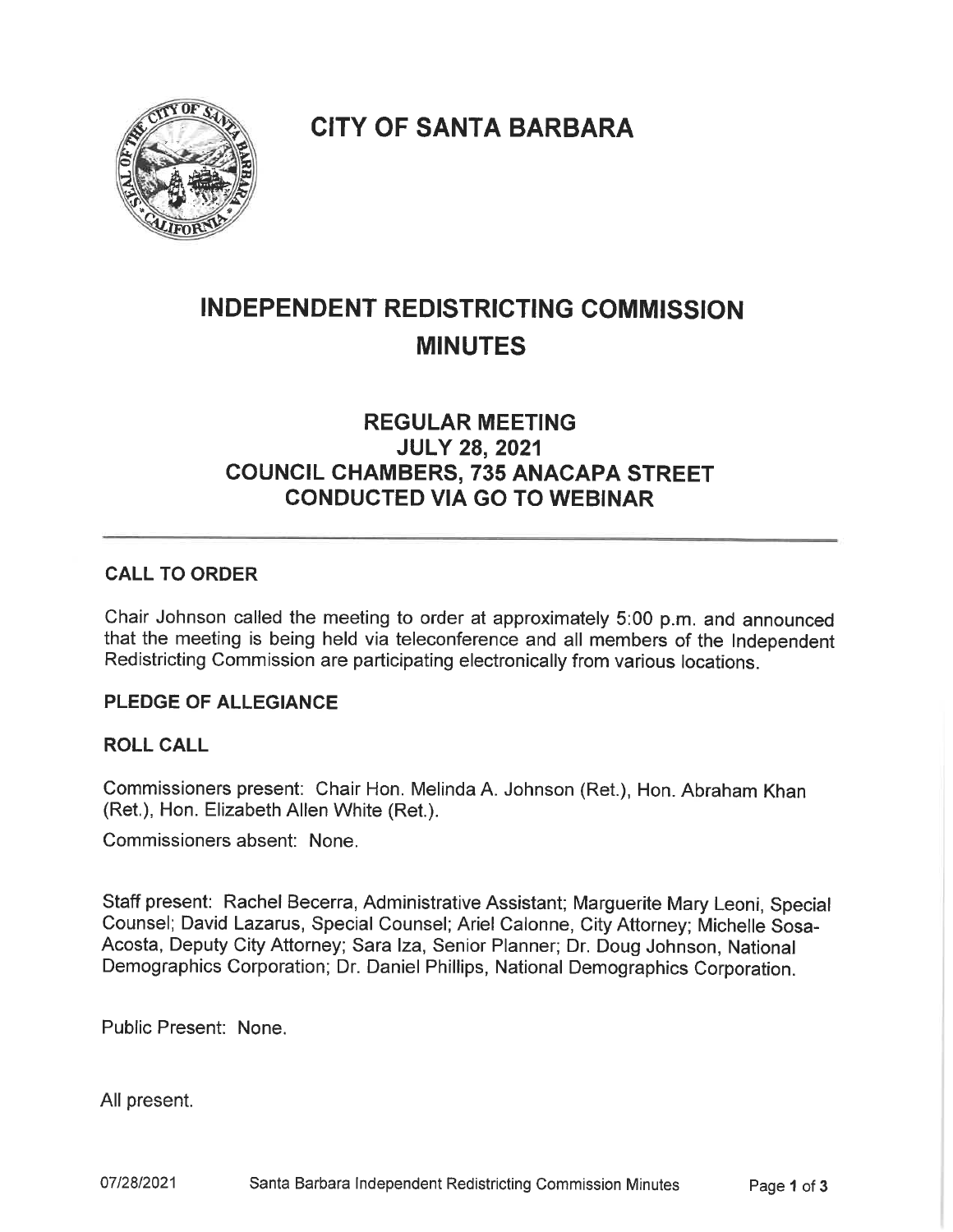# GENERAL BUSINESS

#### A. Changes to the Agenda

B. Public Comment. Any member of the public may address the Commission for up to two minutes on any subject within its jurisdiction that is not scheduled on this agenda for a public discussion.

C. Approval of the minutes of the Independent Redistricting Commission meetings of June 30, 2021 and July 21, 2021. The Commissioners moved to amend the June 30 minutes by removing a statement that Judge Geek was supportive of modifying the Banales settlement agreement. There was no objection to the change. There were no other changes to the June 30 minutes. The June 30 minutes were approved as amended. The July 21 minutes were approved without amendment.

#### NOTICES

# INDEPENDENT REDISTRICTING COMMISSION REPORTS

1. Report on Draft Civic Engagement Plan for Redistricting.

Senior Planner Sara Iza briefly summarized the Draft Civic Engagement Plan and described the timeline for the eight proposed public hearings. Judge Johnson asked whether the Commissioners could attend the hearing. City Attorney Ariel Calonne confirmed that the Commissioners would be able to attend. Mr. Calonne then described how there would be an intentional hiatus between the scheduled training hearing and the beginning of 2022 due to holiday difficulties with the public. Further, Special Counsel Marguerite Leoni added that the training hearing is meant to teach the public what online tools are available for drawing maps. Ms. Leoni also said that the online tools would be similar to those used by the City's demographer, National Demographic Corporation ("NDC"). Judge White asked if community leaders would be actively involved in the public hearings. Dr. Doug Johnson confirmed that community, neighborhood, and grassroots organization leaders would be involved. Dr. Johnson also explained that members of the public would have available both online tools and paper tools for the training hearing.

Judge White then asked for the first public hearing to be postponed from September 13, 2021 to September 20, 2021. Ms. Iza confirmed this change. Judge Johnson then requested for the public hearings to be held in-person when possible. City staff agreed.

Judge Khan mentioned that any flyers or brochures used to communicate with the public should be translated in other languages per the federal Voting Rights Act. Ms. Iza said the City would make sure it knew what translations need to be made. Judge Khan was concerned whether different members of the public would be capable of understanding